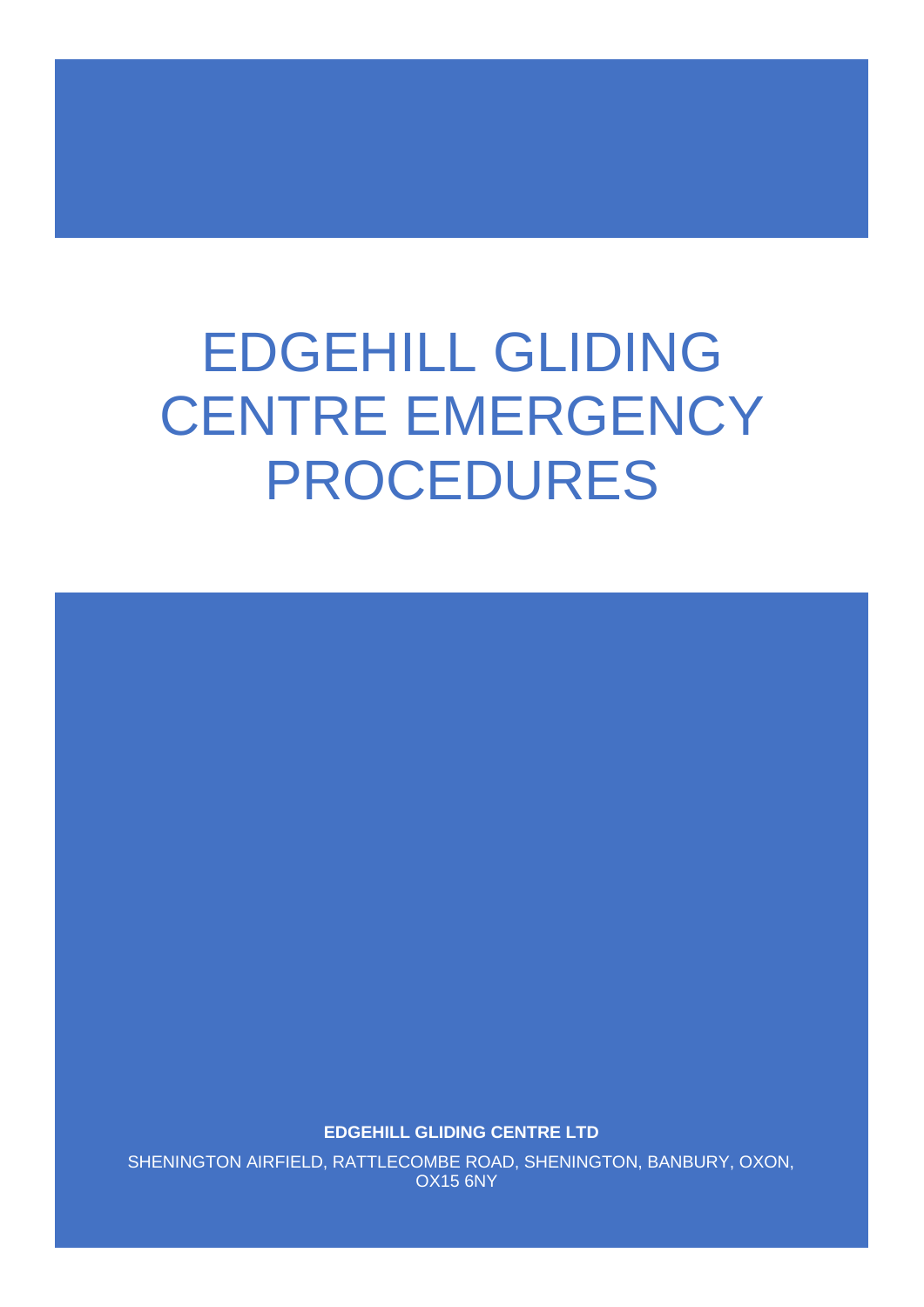### **TABLE OF CONTENTS**

| $\mathbf{1}$   |                                                                                                                                        |  |
|----------------|----------------------------------------------------------------------------------------------------------------------------------------|--|
| $\overline{2}$ |                                                                                                                                        |  |
| 3              | EGC EMERGENCY PROCEDURE 1: ACTION TO BE TAKEN IN THE EVENT OF AN<br>ACCIDENT ON OR NEAR THE AIRFIELD, RESULTING IN FATALITY OR SERIOUS |  |
| 4              | EGC EMERGENCY PROCEDURE 2: ACTION IN THE EVENT OF GLIDER /                                                                             |  |
| 5              | EGC EMERGENCY PROCEDURE 3 : AIRCRAFT MISSING - OVERDUE ACTIONS 8                                                                       |  |
| 6              | EGC EMERGENCY PROCEDURE 4: PERSONAL INJURY OR ILLNESS WITH NO                                                                          |  |
| $7^{\circ}$    | EGC EMERGENCY PROCEDURE 5: IN THE EVENT OF A MAJOR FIRE ON OR<br>NEAR THE AIRFIELD, OR SERIOUS ACCIDENT ASSOCIATED WITH FUELLING       |  |
| 8              |                                                                                                                                        |  |
| 9              |                                                                                                                                        |  |
| 10             |                                                                                                                                        |  |
| 11             | MAJOR ACCIDENT - SAMPLE PRESS STATEMENT TO BE GIVEN ONLY BY A<br>SENIOR MEMBER OF THE BOARD OF DIRECTORS, THE CFI OR CLUB SAFETY       |  |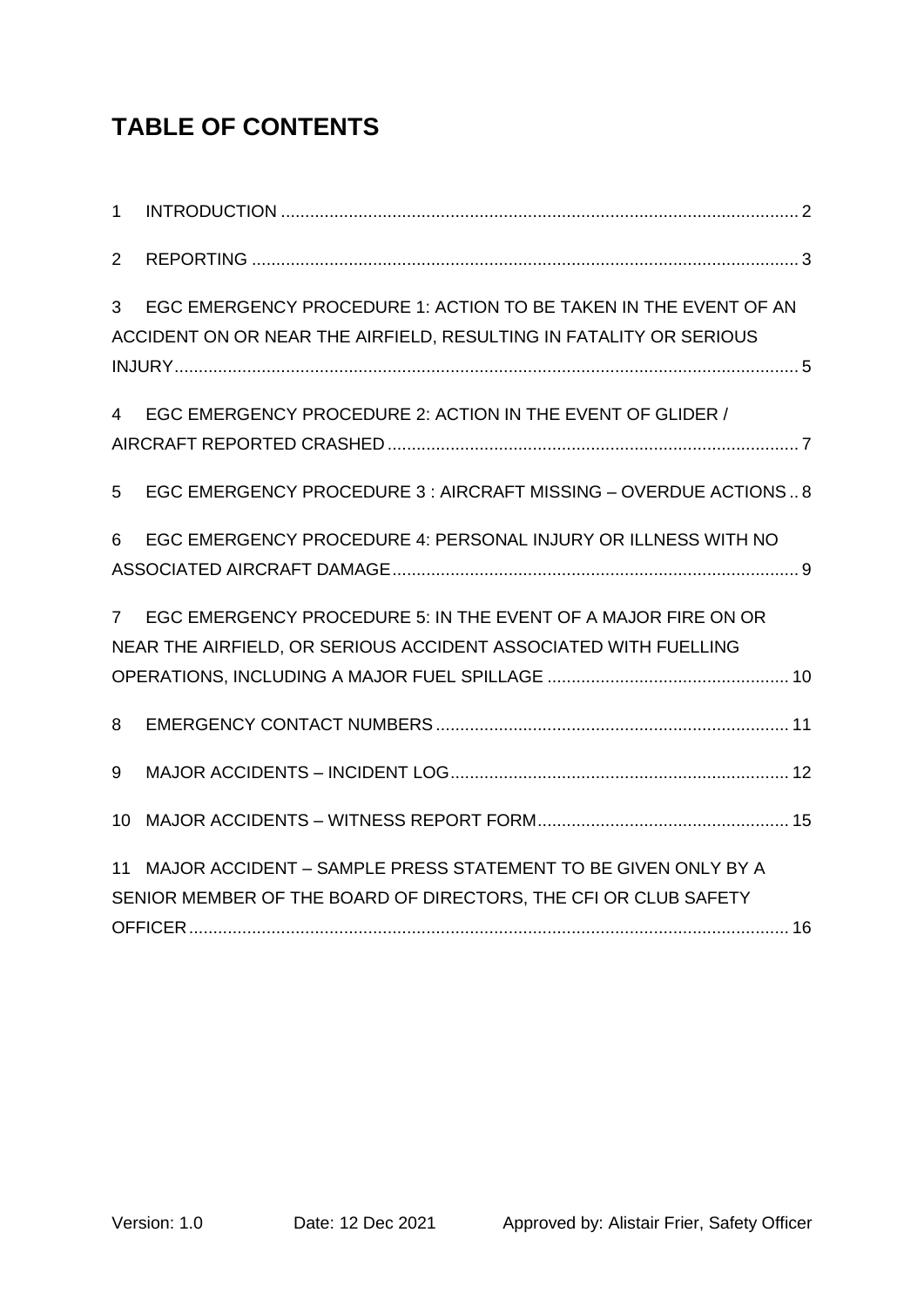### <span id="page-2-0"></span>**1 INTRODUCTION**

The emergency procedures for Edgehill Gliding Centre are detailed in this document. Scenarios for five major emergency types are given.

A generalised layout of the airfield is given below [\(Figure 1\)](#page-2-1) to indicate:

- 1. The main entrance off Rattlecombe Road to the west of Shenington village, [OX15 6NY](https://www.bing.com/local?lid=YN1075x247412897&id=YN1075x247412897&q=Shenington+Gliding+Club&name=Shenington+Gliding+Club&cp=52.080169677734375%7e-1.4734519720077515&ppois=52.080169677734375_-1.4734519720077515_Shenington+Gliding+Club)
- 2. What three words address: 'graceful.unimpeded.conveys'
- 3. EGC Contact Number: 07548 069341



<span id="page-2-1"></span>*Figure 1: Shenington Airfield General Layout (Areas marked in grey are hard surfaces. Position of AVGAS bowser is indicated)*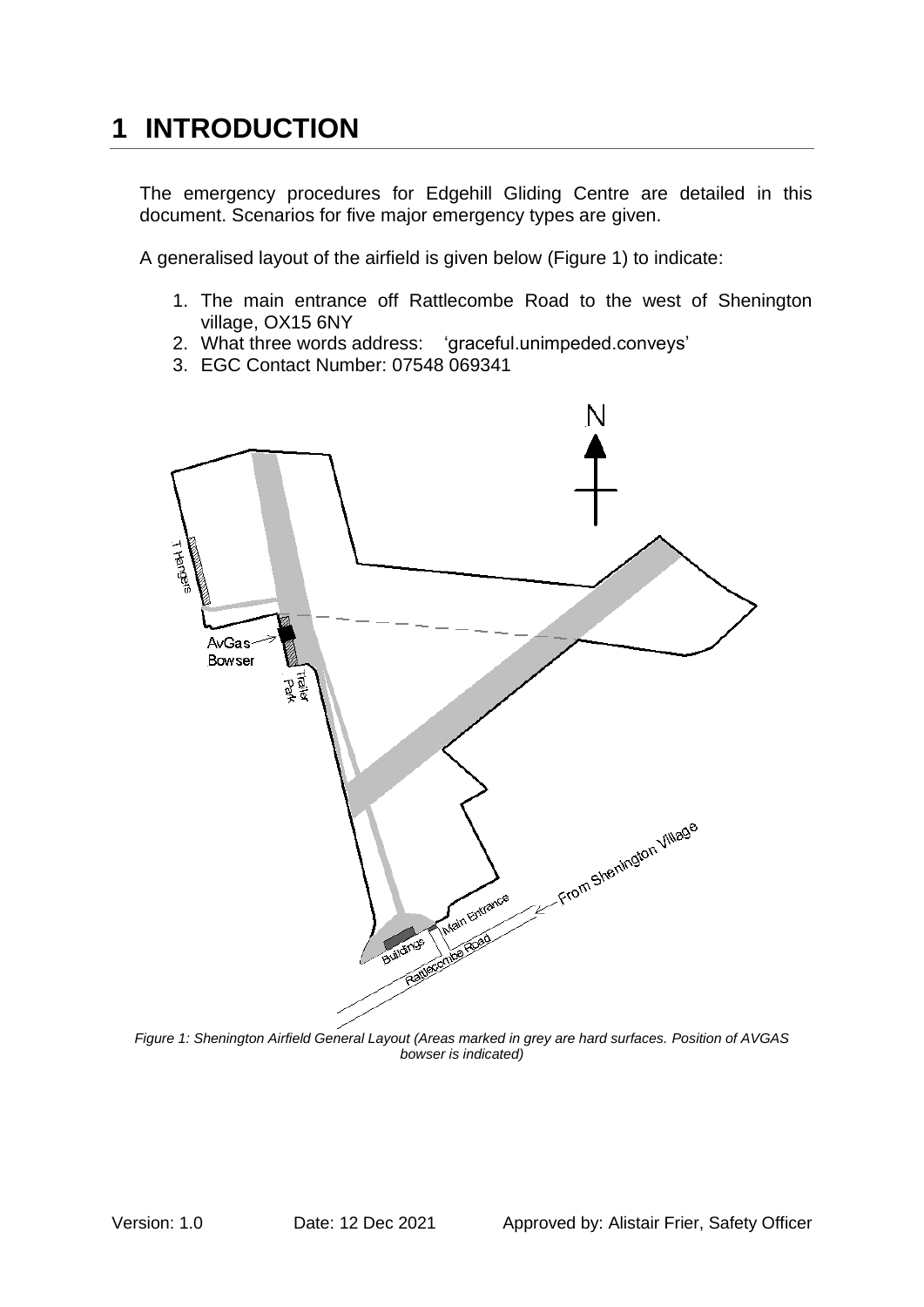### <span id="page-3-0"></span>**2 REPORTING**

#### **Reporting Requirements – AAIB (Air Accidents Investigation Branch)**

The following accidents must be immediately reported by telephone to the AAIB (01252 512299) and AAIB permission must be obtained before the aircraft is moved, except for the purposes of rescue:

*All accidents in the UK involving gliders, self-launching gliders, microlight gliders, TMGs and tugs, resulting in fatal or serious injury and/or substantial aircraft damage, where the accident is associated with the operation of an aircraft from embarkation with the intention of flight, to disembarkation.*

This definition of an accident means that accidents resulting from, for example, falling winch cables, runaway tractors, and towing gliders behind a vehicle should not be reported to the AAIB even if they are very serious. Nor do the AAIB have to be informed about any accidents resulting in minor injury and/or minor damage.

#### **Reporting Requirements – Police**

All accidents involving fatal or serious injury must be immediately reported to the local police.

#### **Reporting Requirements – BGA**

*All accidents and incidents involving gliders, self-launching gliders, microlight gliders, TMGs and tugs normally based at a BGA club or resulting from the flying operations of BGA gliding clubs, including those foreign registered, must be reported to the BGA. This includes accidents also reported to the AAIB.*

'All accidents and incidents' includes accidents anywhere in the world resulting in personal injury, and/or damage to gliders, self-launching gliders, microlight gliders, TMGs, tugs, other aircraft, and 3rd party property.

If in doubt, please report it!

Excluded are injury or damage unconnected with gliding operations, for example a fall in the clubhouse or injury in a workshop. These situations are the domain of the [Health](http://www.hse.gov.uk/riddor/)  [and Safety Executive.](http://www.hse.gov.uk/riddor/)

An immediate report must be made to the BGA office by email or telephone, and followed asap by a *[BGA Incident and Accident Report Form,](https://members.gliding.co.uk/library/safety/bga-accident-report-form-ms-word/)* containing as much information as possible and submit to the BGA Office, ideally by email.

#### **Club Officials**

As soon as possible, inform the club Chairman, CFI, and Safety Officer about any serious accident.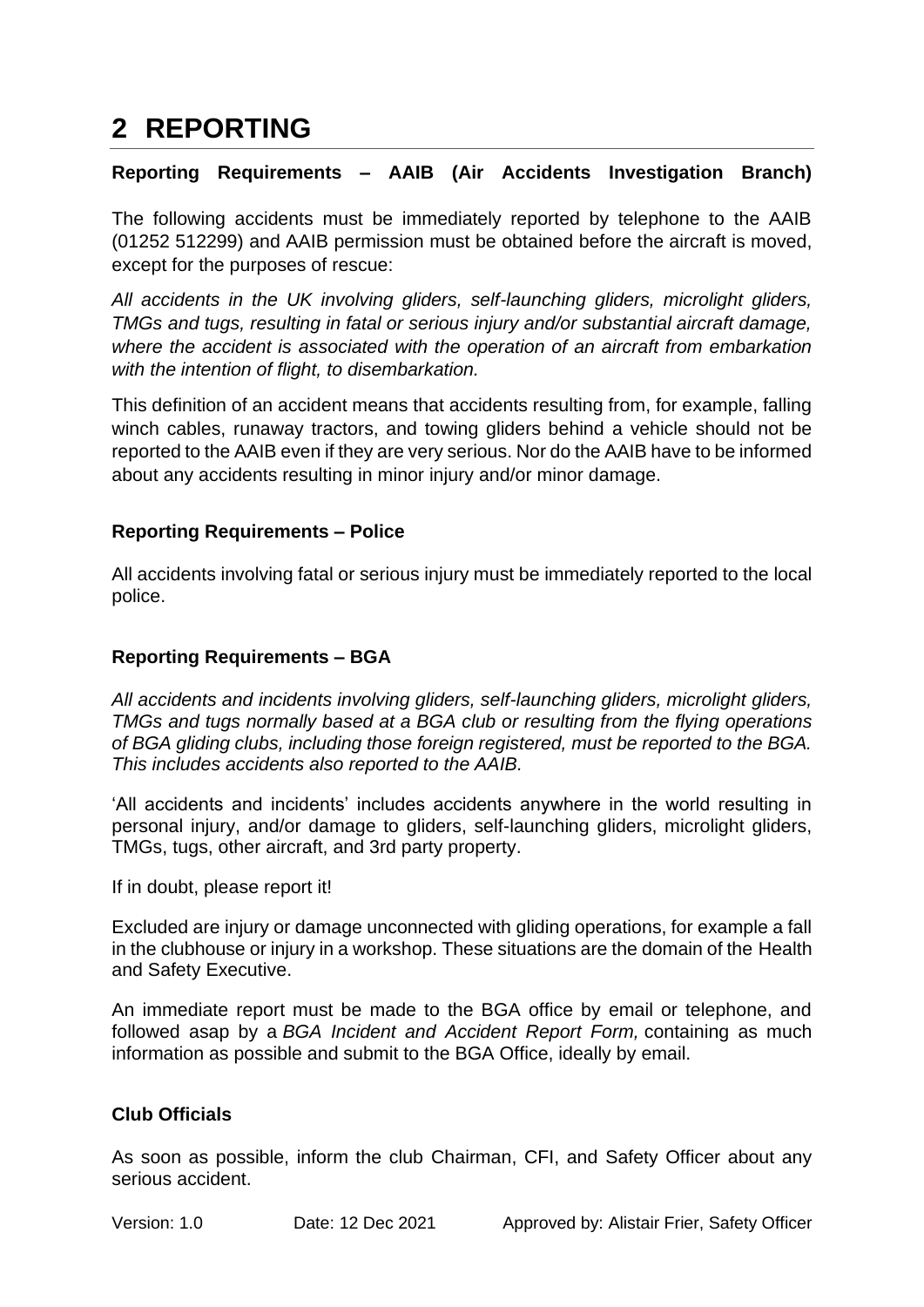### **Reporting An Airworthiness Or Maintenance Occurrence**

Where an Owner or Inspector identifies an airworthiness or maintenance related occurrence or significant hazard, the Owner or Inspector should supply the following details on a *[BGA Incident and Accident Report Form](https://members.gliding.co.uk/library/safety/bga-accident-report-form-ms-word/)* and submit the form to the BGA Office, ideally by email.

- Glider Type and Registration
- Name and contact details of the person reporting
- Details of the airworthiness or maintenance occurrence

Please note that to comply with the terms of the BGA's Part M subpart F&G approvals, the following airworthiness related occurrences **must** be reported:

#### *Sailplanes and Aeroplanes*

- Abnormal severe vibration (for example: aileron or elevator 'flutter', or of propeller).
- Any flight control not functioning correctly or disconnected.
- A failure or substantial deterioration of the aircraft structure.
- A loss of any part of the aircraft structure or installation in flight.

#### *Aeroplanes*

- A failure of an engine, rotor, propeller, fuel system or other essential system.
- Leakage of any fluid which resulted in a fire hazard or possible hazardous contamination of aircraft structure, systems or equipment, or risk to occupant

The form will be processed by the BGA Office and details will be passed to the Chief Technical Officer.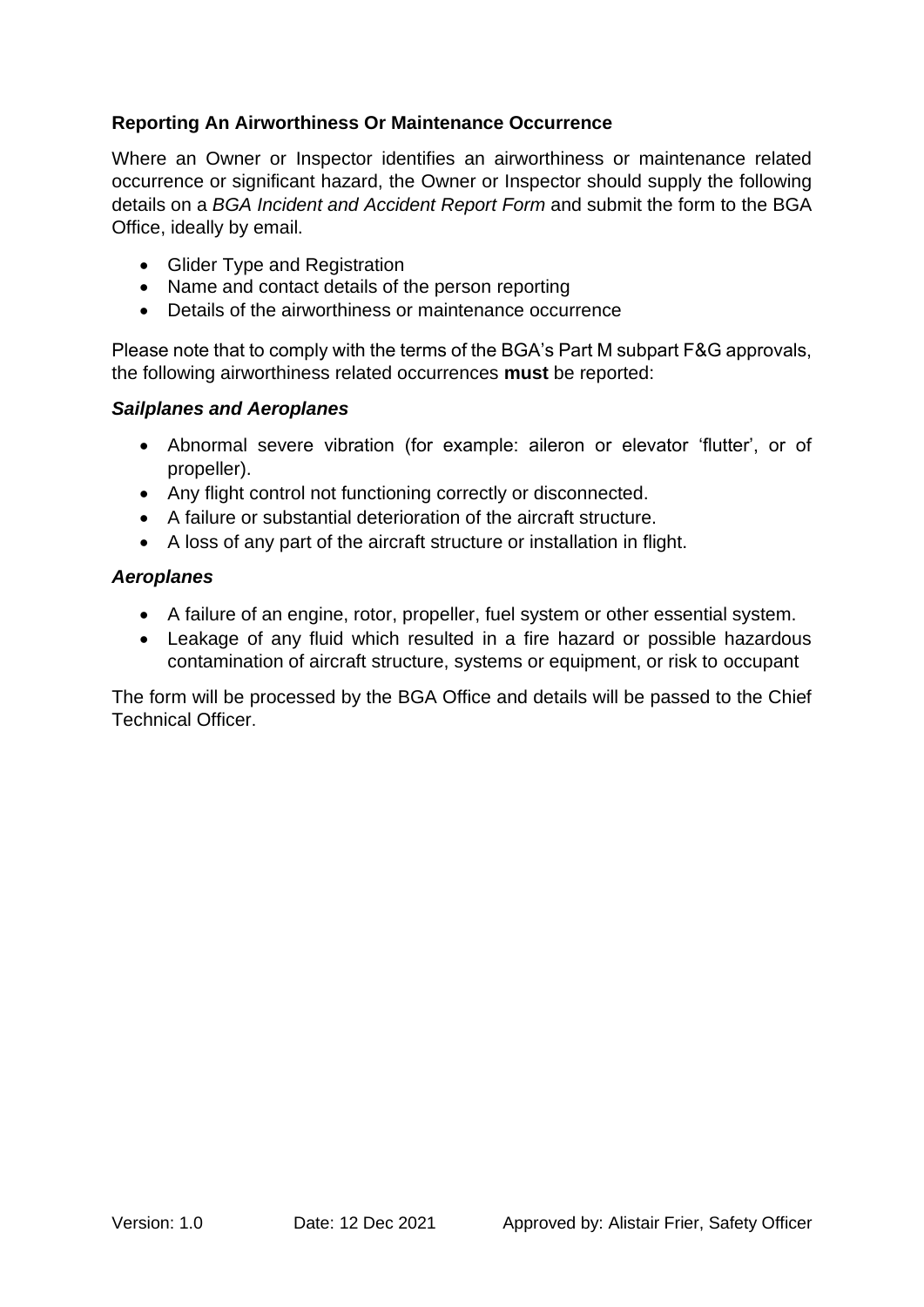### <span id="page-5-0"></span>**3 EGC EMERGENCY PROCEDURE 1: ACTION TO BE TAKEN IN THE EVENT OF AN ACCIDENT ON OR NEAR THE AIRFIELD, RESULTING IN FATALITY OR SERIOUS INJURY**

a. Dial 999 and request the following Emergency Services :-

**Ambulance Fire Service Police**

#### State '**SHENINGTON AIRFIELD, OXFORDSHIRE**'

- b. If the person is seriously or fatally injured, provide the police with next of kin details and allow police to inform them. On no account should the next of kin be contacted directly.
- c. Do not move injured people unless there is further danger (e.g. Fire). Wait for medical care. If injuries are fatal, the body should only be moved under supervision of police/ambulance.
- d. Direct First Aiders, if present, and emergency equipment straight to the scene of the accident
- e. Ensure the Duty Instructor is aware of the accident, if one is present due to training taking place. Someone must take charge and direct proceedings until the Duty Instructor can assume responsibility, if they are present (due to training taking place).
- f. Start a log of proceedings.
- g. Set up internal communications.
- h. Station someone at the launch point telephone.
- i. Station a marshal at the main entrance and on the perimeter track to direct emergency services to the scene of the accident without creating a hazard for landing aircraft and to deter sightseers, etc.
- j. Stop further launching and ensure that a landing area is kept clear for aircraft already airborne.
- k. Inform DETR Air Accident Investigation Branch (AAIB). Telephone **01252 512299** (24 hours)**.**

**Note.** Generally, AAIB will contact the BGA themselves. However, it is also recommended to contact the BGA Accident Investigators. During normal office hours, contact them via the BGA Office at Leicester 01162 892956. If out of hours, contact one of the BGA Investigators direct.

- l. Contact the EGC CFI, EGC Chairman and EGC Safety Officer.
- m. Ensure that it is safe to approach any injured persons before attempting to remove them from danger.
- n. Inform the club's press officer (if appointed) or appoint a spokesman (e.g. CFI, EGC Chairman and EGC Safety Officer).
- o. Brief all club members not to provide details to Press, TV or Radio. State that a press release will be prepared by a EGC official.
- p. Station a responsible person at the wreckage and do not permit anything to be removed until authorised by the AAIB or by the BGA Accident Investigator.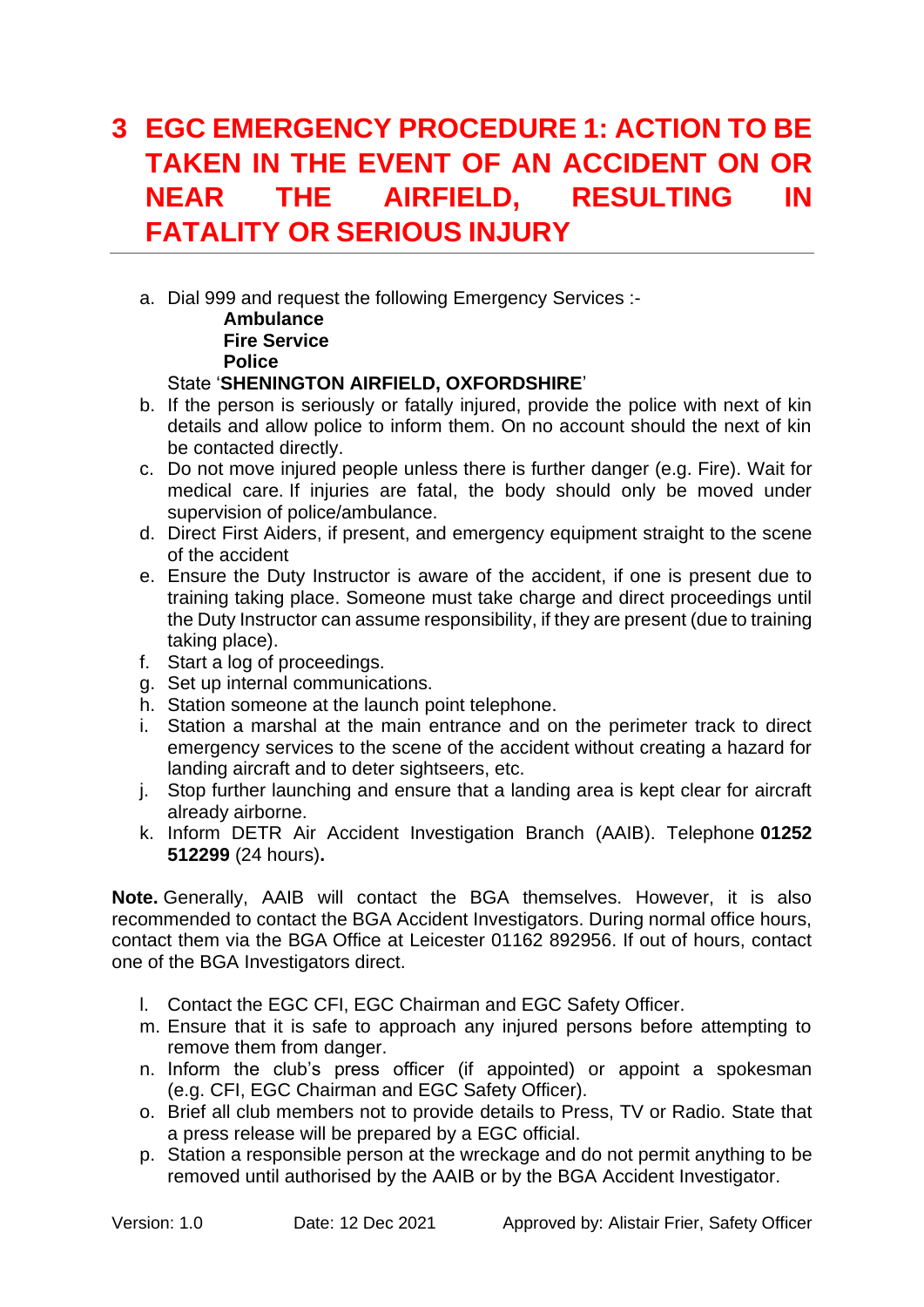- q. Start gathering information, ultimately to complete an EGC and BGA Accident Report Form. Take witness statements, photographs, make sketches as appropriate.
- r. Assist the Emergency Services and the AAIB as they request. Do not move the aircraft without permission from AAIB.
- s. Complete Accident Report Form and Insurance Form as far as possible.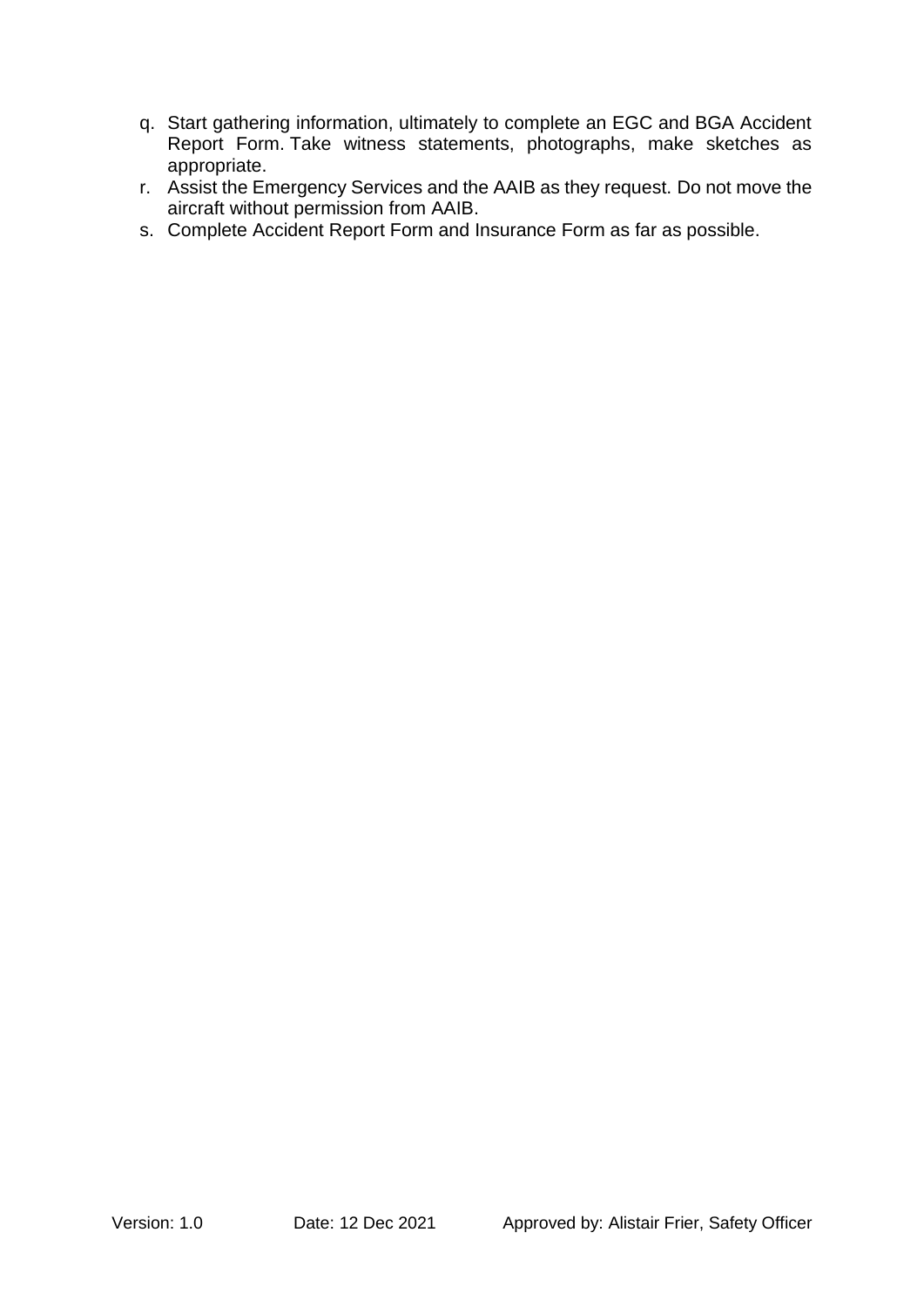### <span id="page-7-0"></span>**4 EGC EMERGENCY PROCEDURE 2: ACTION IN THE EVENT OF GLIDER / AIRCRAFT REPORTED CRASHED**

When a report is received from a reliable source (i.e. Police, Emergency Services), the following action should be taken:

Collect as much information as possible from the reporting authority in order to identify the aircraft or its pilot(s).

Questions should include:-

- a. Is it a glider or a powered aircraft?
- b. Registration, Competition No. or Tail Letters?
- c. Colour scheme?
- d. Aircraft type?
- e. What action has been taken so far? e.g. Ambulance, etc.
- f. Pilot's identification?
- g. Location of accident to include O.S. Grid ref. or Lat / Long.
- h. Access to accident location.
- i. Contact names and telephone numbers of local police.
- j. Names and addresses of additional eye witnesses.
- k. Name of police officer in charge of the incident.

**Note.** If the aircraft is positively identified as belonging to EGC or having taken off from Shenington Airfield, then the procedures identified in **Emergency Procedure 1** should be followed as far as practicable. Send crew with a fully briefed, responsible person in charge to assess the situation, noting third party claims and reporting back. The crew must not take any independent action nor admit liability.

If the aircraft is clearly identified as not from Shenington Airfield, then advice should be given as to the best direction for the Emergency Services to proceed in order to ascertain the base airfield of the crashed aircraft, using the information available.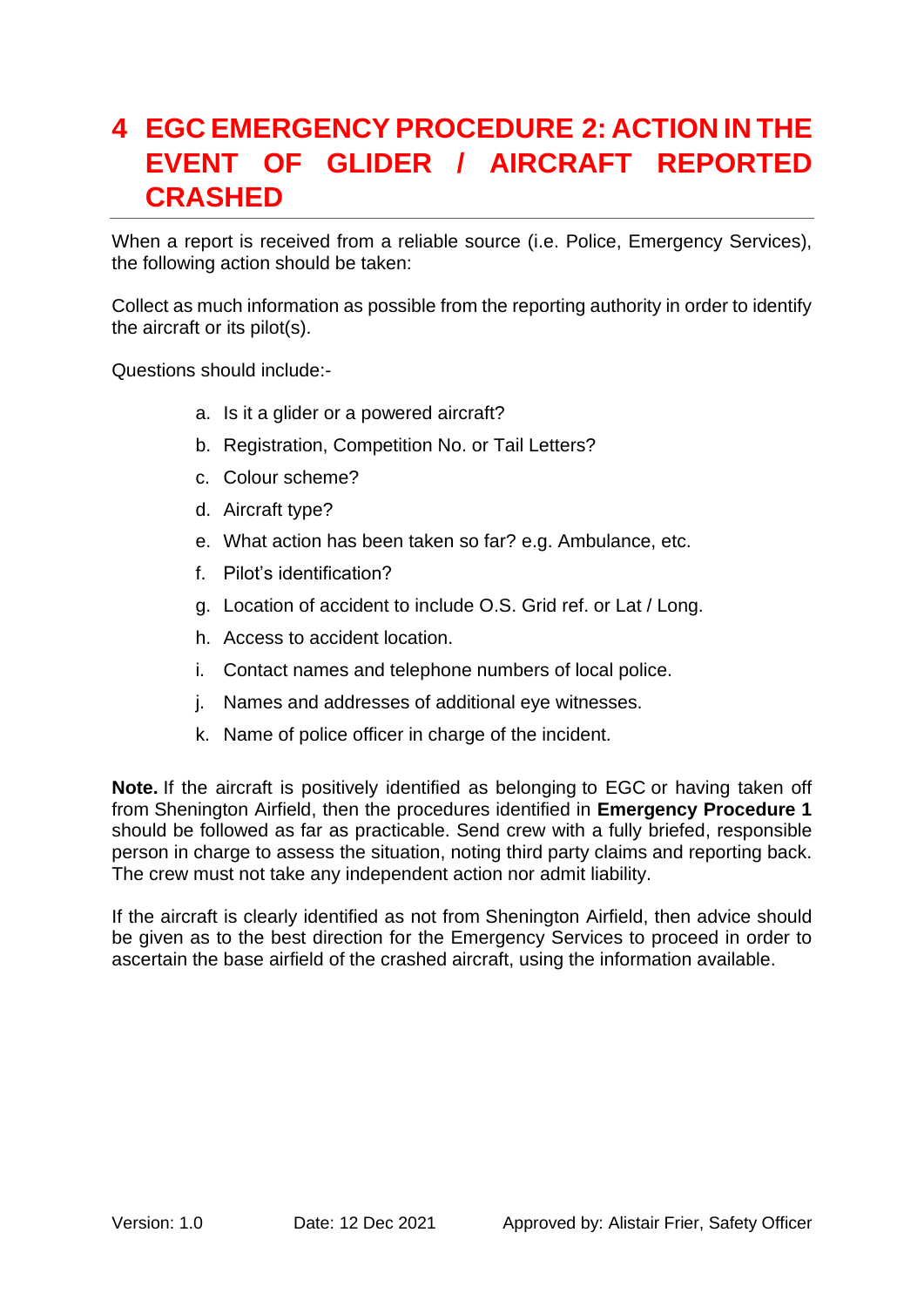### <span id="page-8-0"></span>**5 EGC EMERGENCY PROCEDURE 3 : AIRCRAFT MISSING – OVERDUE ACTIONS**

#### **PRIMARY ACTION**

- a. Ensure the aircraft is genuinely missing. Check log sheets, search hangar and trailer park, make a radio call and make enquiries, especially from other pilots on the same task.
- b. Overdue action must be taken by sunset plus 30 minutes.

#### **THEN, SECONDARY ACTION: If aircraft still missing: -**

- c. Inform Duty Instructor, if one is present due to training taking place
- d. Inform CFI
- e. Inform Safety Officer
- f. Telephone the Watch Supervisor at London Air Traffic Control Centre (LACC) Swanwick:

#### Distress & Diversion **01489 612691**

- **g.** Explain the problem, ask if they have received any reports, **SEEK AND FOLLOW THE SUPERVISOR'S ADVICE.**
- h. If the aircraft returns or a report is received that explains its whereabouts, inform the Watch Supervisor at LATCC immediately.
- **i.** If a crash is reported and the aircraft identified, proceed as for **Emergency Procedure 2**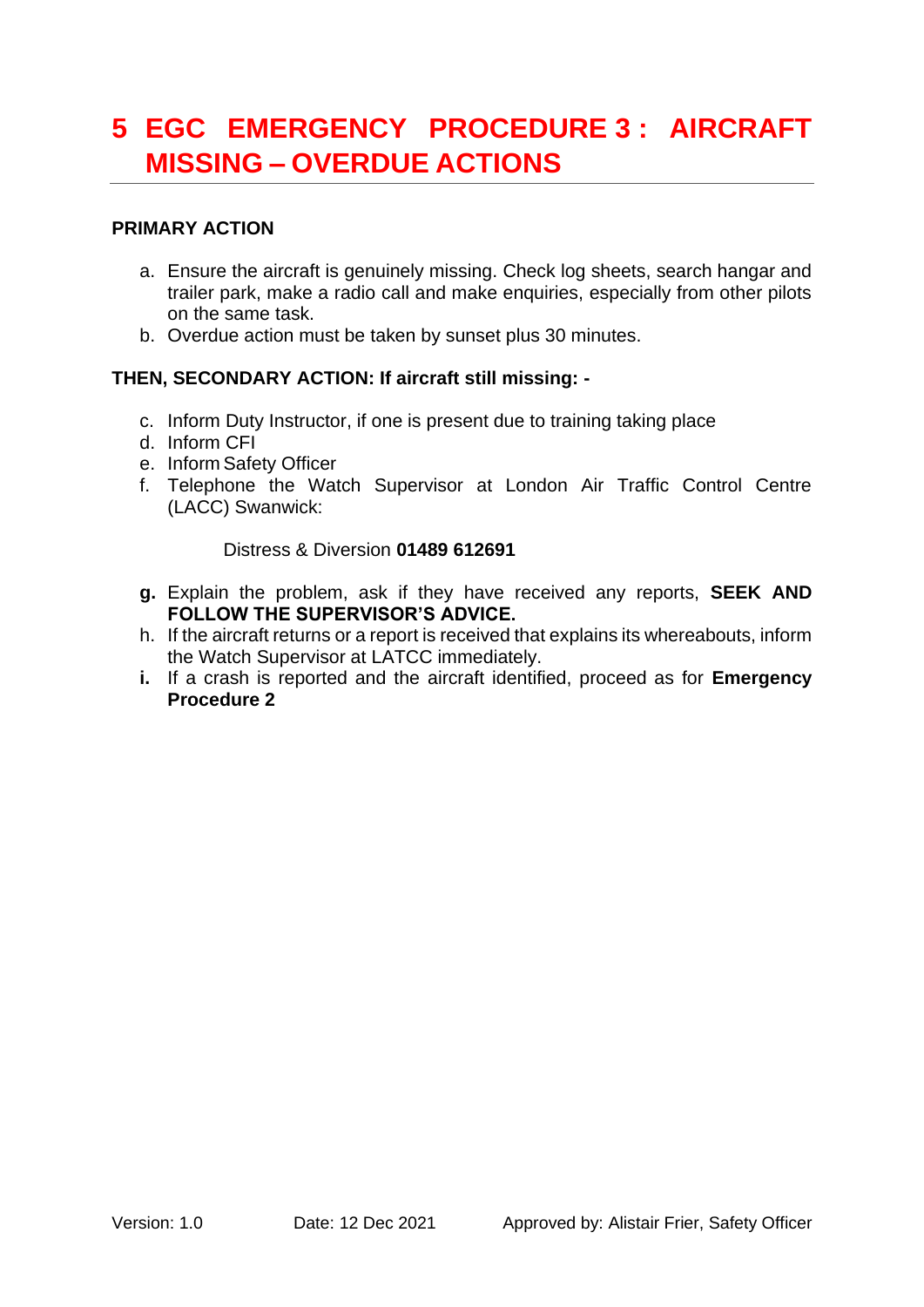### <span id="page-9-0"></span>**6 EGC EMERGENCY PROCEDURE 4: PERSONAL INJURY OR ILLNESS WITH NO ASSOCIATED AIRCRAFT DAMAGE**

- a. If medical treatment is required, call Ambulance 999. State '**SHENINGTON AIRFIELD, OXFORDSHIRE, OX15 6NY**.'
- b. If the injury is serious, inform the:

EGC CFI EGC Chairman EGC Safety Officer

- c. Start a log of events.
- d. If the injured person is taken to hospital, ensure next of kin are notified, either by requesting a friend to make contact or by asking the police to notify them.
- e. If person is seriously or fatally injured, provide the police with next of kin details and allow police to inform them. On no account should the next of kin be contacted directly.
- f. If the person is an employee or contractor working for the club, ensure accident is properly reported using the HSE's RIDDOR procedure (Reporting of Injuries, Diseases and Dangerous Occurrences Regulations, 1995) – refer to http://www.hse.gov.uk/riddor/who-should-report.htm for guidance.
- g. Complete Accident Report Form with all relevant details and witness statements.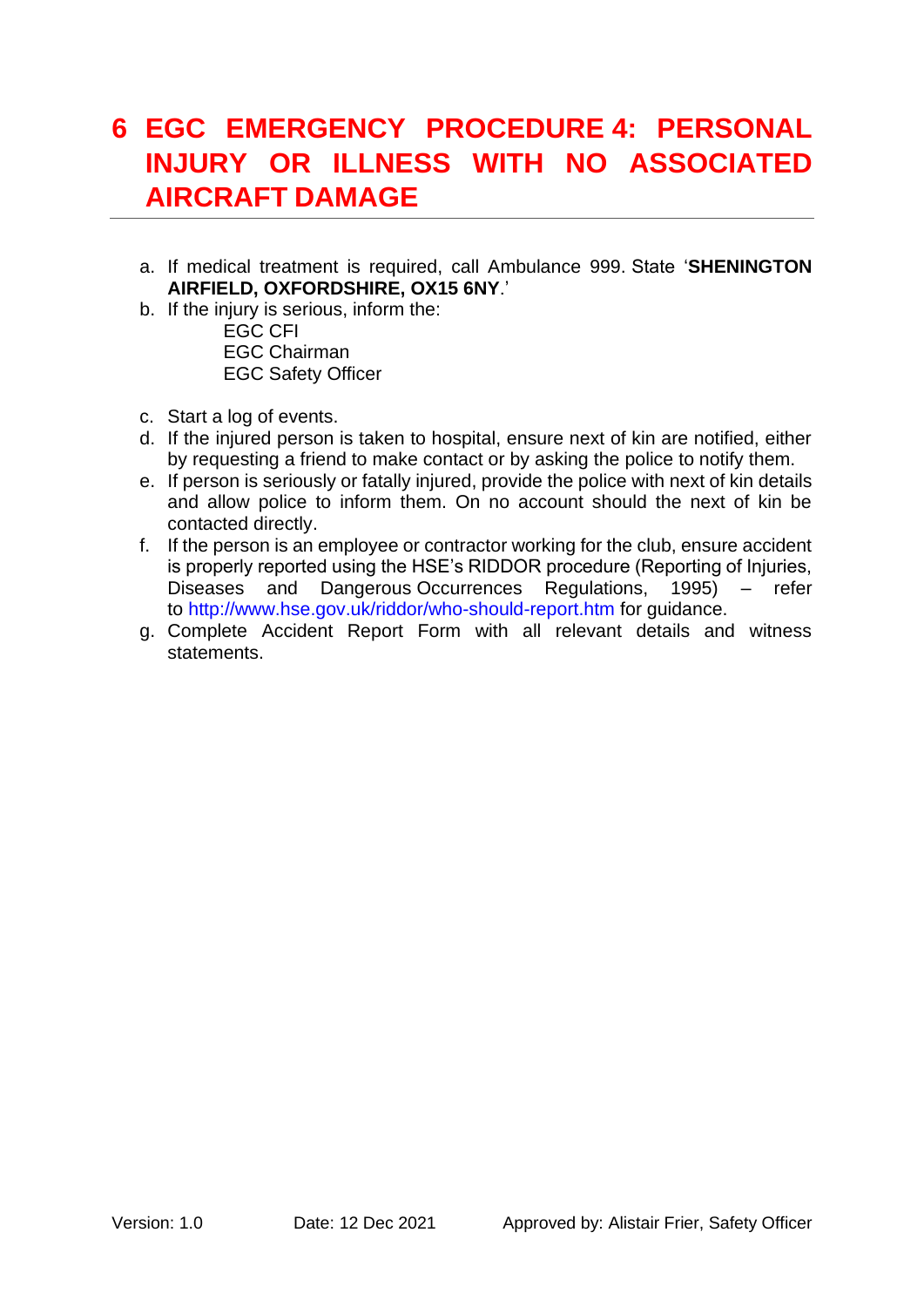### <span id="page-10-0"></span>**7 EGC EMERGENCY PROCEDURE 5: IN THE EVENT OF A MAJOR FIRE ON OR NEAR THE AIRFIELD, OR SERIOUS ACCIDENT ASSOCIATED WITH FUELLING OPERATIONS, INCLUDING A MAJOR FUEL SPILLAGE**

- a. Dial 999 and request the following Emergency Services : Fire Service (plus ambulance if required).
- b. If major fuel spillage has occurred, but not ignited, ensure no vehicle or aircraft engines are started and there are no other sources of ignition.
- c. Move all personnel not dealing directly with the incident to safety (e.g. to the clubhouse)
- d. Direct First Aiders, if present, and emergency equipment straight to the scene of the accident. Allow emergency services to deal with any fuel spillage.
- e. Ensure the Duty Instructor is aware of the accident, if one is present due to training taking place. Someone must take charge and direct proceedings until the Duty Instructor can assume responsibility, if they are present (due to training taking place).
- f. Start a log of proceedings.
- g. Set up internal communications.
- h. Station someone at the telephone.
- i. Station a marshal at the main entrance and on the perimeter track to direct emergency services to the scene of the accident without hazarding landing aircraft and to deter sightseers, etc.
- j. Stop further launching and ensure that a landing area is kept clear for aircraft already airborne.
- k. Contact the following:

CFI

EGC Chairman

EGC Safety Officer

- l. Do not move injured people unless there is further danger. Wait for medical care.
- m. Ensure that it is safe to approach any injured persons before attempting to remove them from danger.
- n. Inform the club's press officer (if appointed) or appoint a spokesman (e.g. CFI, EGC Chairman and EGC Safety Officer).
- o. Brief all club members not to provide details to Press, TV or Radio. State that a press release will be prepared by a club official.
- p. Assist the Emergency Services as they request.
- q. If any injured person is taken to hospital, ensure next of kin are notified, either by requesting a friend to make contact or by asking the police to notify them.
- r. If the person is an employee or contractor working for the club, ensure accident is properly reported using the HSE's RIDDOR procedure (Reporting of Injuries, Diseases and Dangerous Occurrences Regulations, 1995) – refer to http://www.hse.gov.uk/riddor/who-should-report.htm for guidance.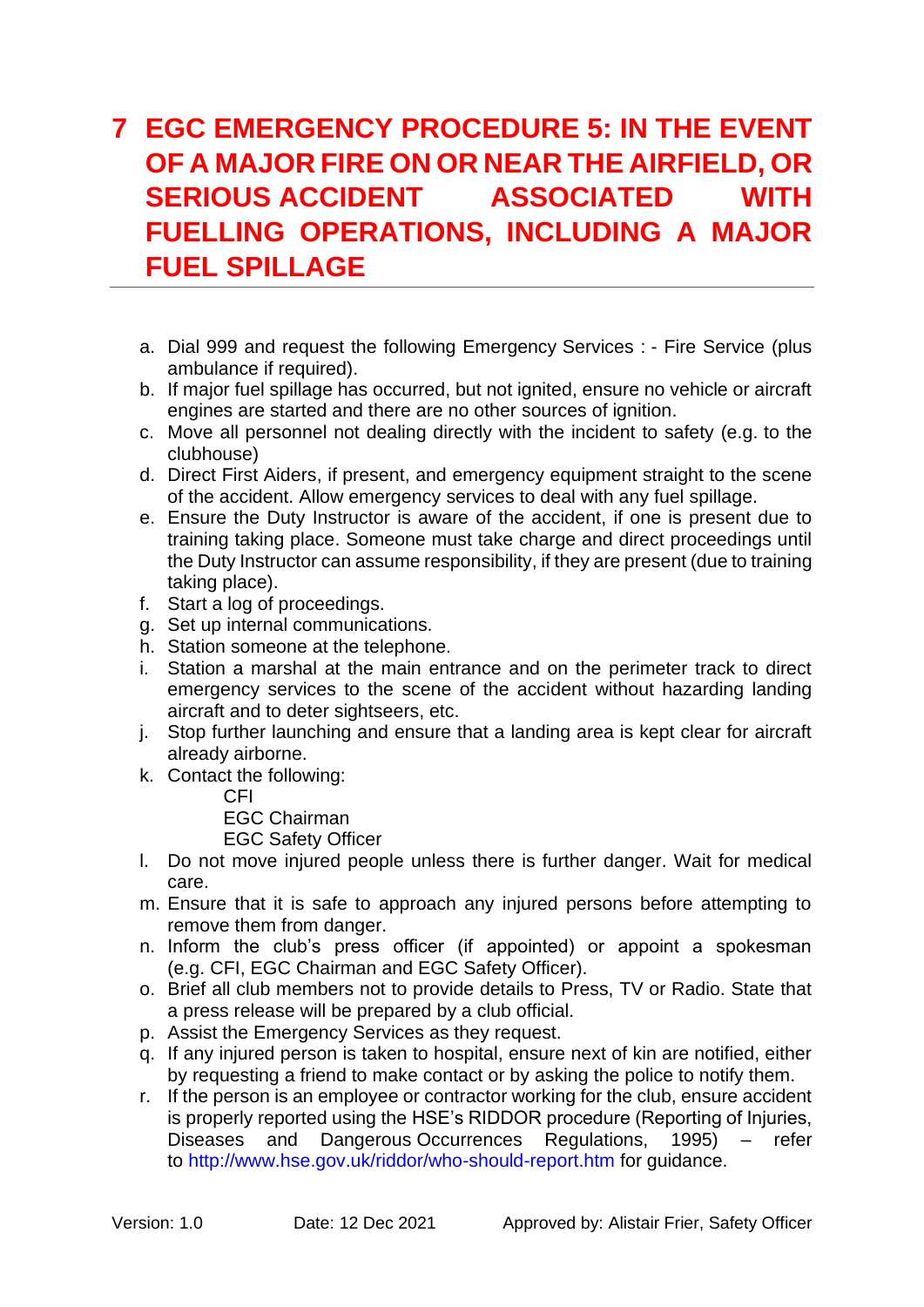### <span id="page-11-0"></span>**8 EMERGENCY CONTACT NUMBERS**

### **External**

- Immediate Response 999
- 
- 
- Distress & Diversion 01489 612691

### Internal

- CFI (Bruno Brown) 07852 578684
- EGC Chairman See Weekly
- Safety Officer (Alistair Frier) 07784 022795
- Take Flight Aviation [01789 470424](tel:01789470424)
- **Other**
- Banbury Fire Station 01865 842999
- Thames Valley Police 01865 841148

## • BGA 01162 892956 • AAIB 01252 512299

Update email for 'Duty Director' contact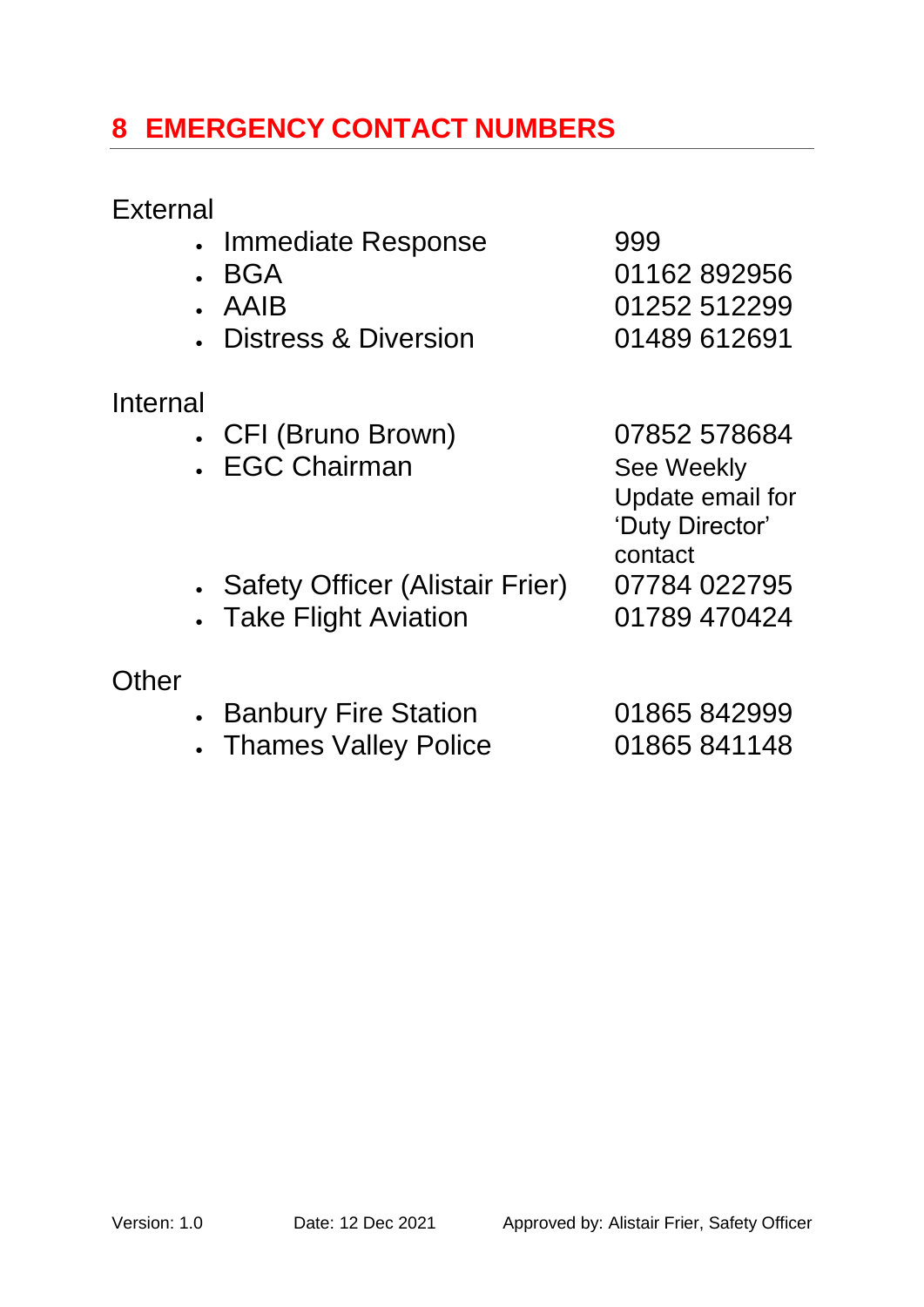### <span id="page-12-0"></span>**9 MAJOR ACCIDENTS – INCIDENT LOG**

| Date:                               |                                  | Time:             |  |
|-------------------------------------|----------------------------------|-------------------|--|
| Location:                           |                                  |                   |  |
| Aircraft:                           | Glider/Aircraft Type & Model No: |                   |  |
| Description & Registration details: |                                  |                   |  |
| Owner:                              |                                  |                   |  |
| Take Off Time & Place:              |                                  |                   |  |
| Fuel on Board:                      |                                  |                   |  |
| Time of<br>accident:                |                                  | Date of accident: |  |
| Pilot P1:                           |                                  | P2:               |  |
| Name:                               |                                  | Name:             |  |
| Address:                            |                                  | Address:          |  |
|                                     |                                  |                   |  |
| <b>Third Party:</b>                 |                                  |                   |  |
| Name:                               |                                  |                   |  |
| Address:                            |                                  |                   |  |
| Involvement:                        |                                  |                   |  |
| Weather<br><b>Conditions:</b>       |                                  |                   |  |
| Wind<br>Strength &<br>Direction:    |                                  |                   |  |
| Visibility:                         |                                  |                   |  |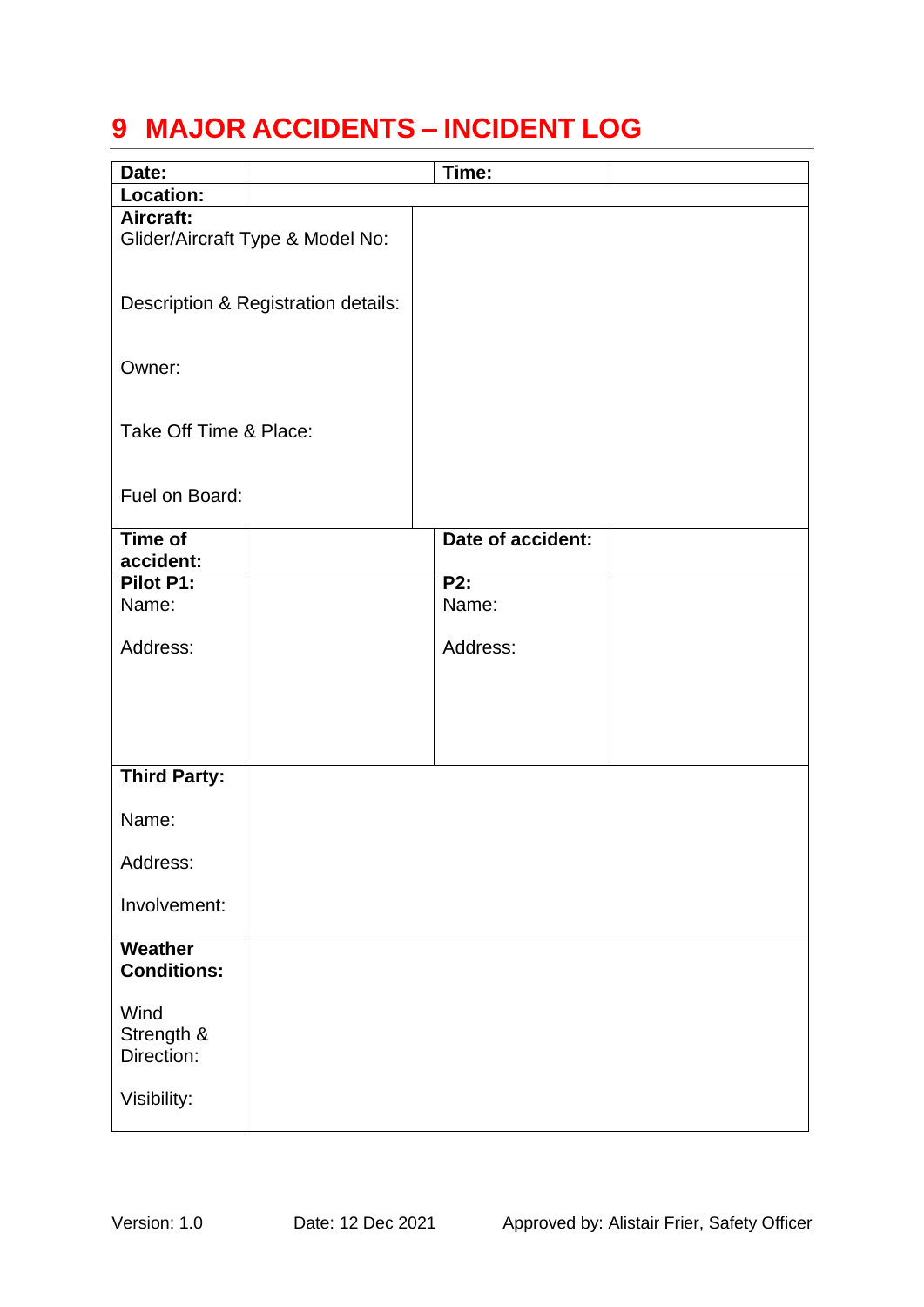| Other           | significant                              |       |  |                            |               |           |
|-----------------|------------------------------------------|-------|--|----------------------------|---------------|-----------|
| factors:<br>Log |                                          |       |  |                            |               |           |
| By:             | <b>Completed</b>                         |       |  |                            |               |           |
|                 | <b>Description of occurrence:</b>        |       |  |                            |               |           |
|                 |                                          |       |  |                            |               |           |
|                 |                                          |       |  |                            |               |           |
|                 | <b>Persons contacted:</b>                |       |  |                            |               |           |
|                 | AAIB on 01252 512299                     |       |  | Informed at                |               |           |
|                 | BGA Head Office 01162 892956             |       |  | Informed at                |               |           |
| <b>CFI</b>      |                                          |       |  | Informed at                |               |           |
|                 | <b>EGC Chairman</b>                      |       |  | Informed at                |               |           |
|                 | <b>Safety Officer</b>                    |       |  | Informed at                |               |           |
| NO.             | <b>Notes / Events:</b><br><b>MESSAGE</b> | DATE/ |  | <b>SUMMARY OF MESSAGE:</b> | <b>ACTION</b> | <b>BY</b> |
|                 | <b>TO/FROM:</b>                          | TIME: |  |                            | <b>TAKEN:</b> | WHOM:     |
|                 |                                          |       |  |                            |               |           |
|                 |                                          |       |  |                            |               |           |
|                 |                                          |       |  |                            |               |           |
|                 |                                          |       |  |                            |               |           |
|                 |                                          |       |  |                            |               |           |
|                 |                                          |       |  |                            |               |           |
|                 |                                          |       |  |                            |               |           |
|                 |                                          |       |  |                            |               |           |
|                 |                                          |       |  |                            |               |           |
|                 |                                          |       |  |                            |               |           |
|                 |                                          |       |  |                            |               |           |
|                 |                                          |       |  |                            |               |           |
|                 |                                          |       |  |                            |               |           |
|                 |                                          |       |  |                            |               |           |
|                 |                                          |       |  |                            |               |           |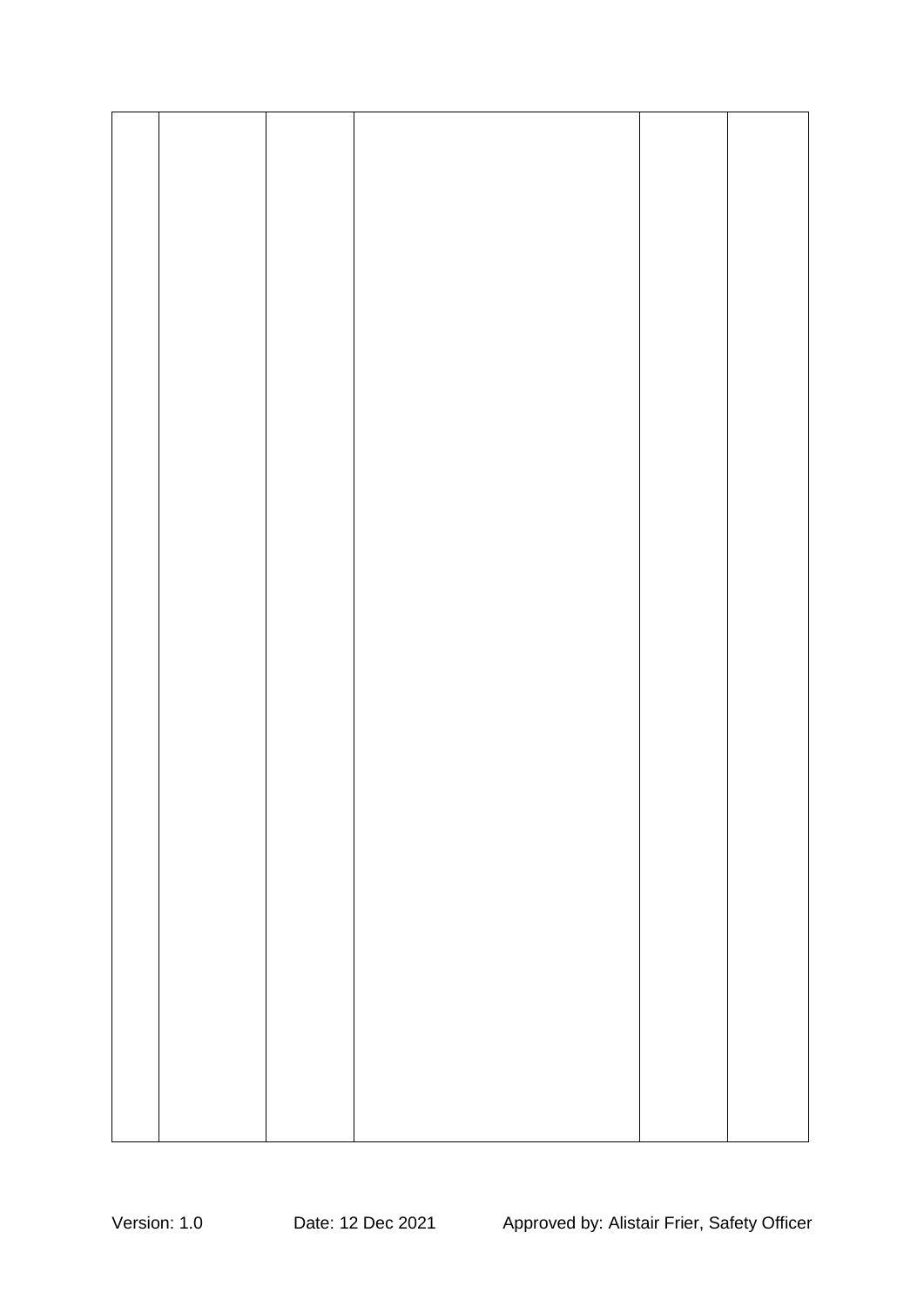## <span id="page-15-0"></span>**10MAJOR ACCIDENTS – WITNESS REPORT FORM**

| Name:                                   |
|-----------------------------------------|
| Profession or Club Position Held:       |
|                                         |
| Address:                                |
|                                         |
|                                         |
| Telephone:                              |
| Email:                                  |
| Flying Experience:                      |
|                                         |
| Statement: (Please print or type)       |
|                                         |
|                                         |
|                                         |
|                                         |
|                                         |
|                                         |
|                                         |
|                                         |
|                                         |
|                                         |
|                                         |
|                                         |
|                                         |
|                                         |
|                                         |
|                                         |
|                                         |
| Continue on a separate page if required |